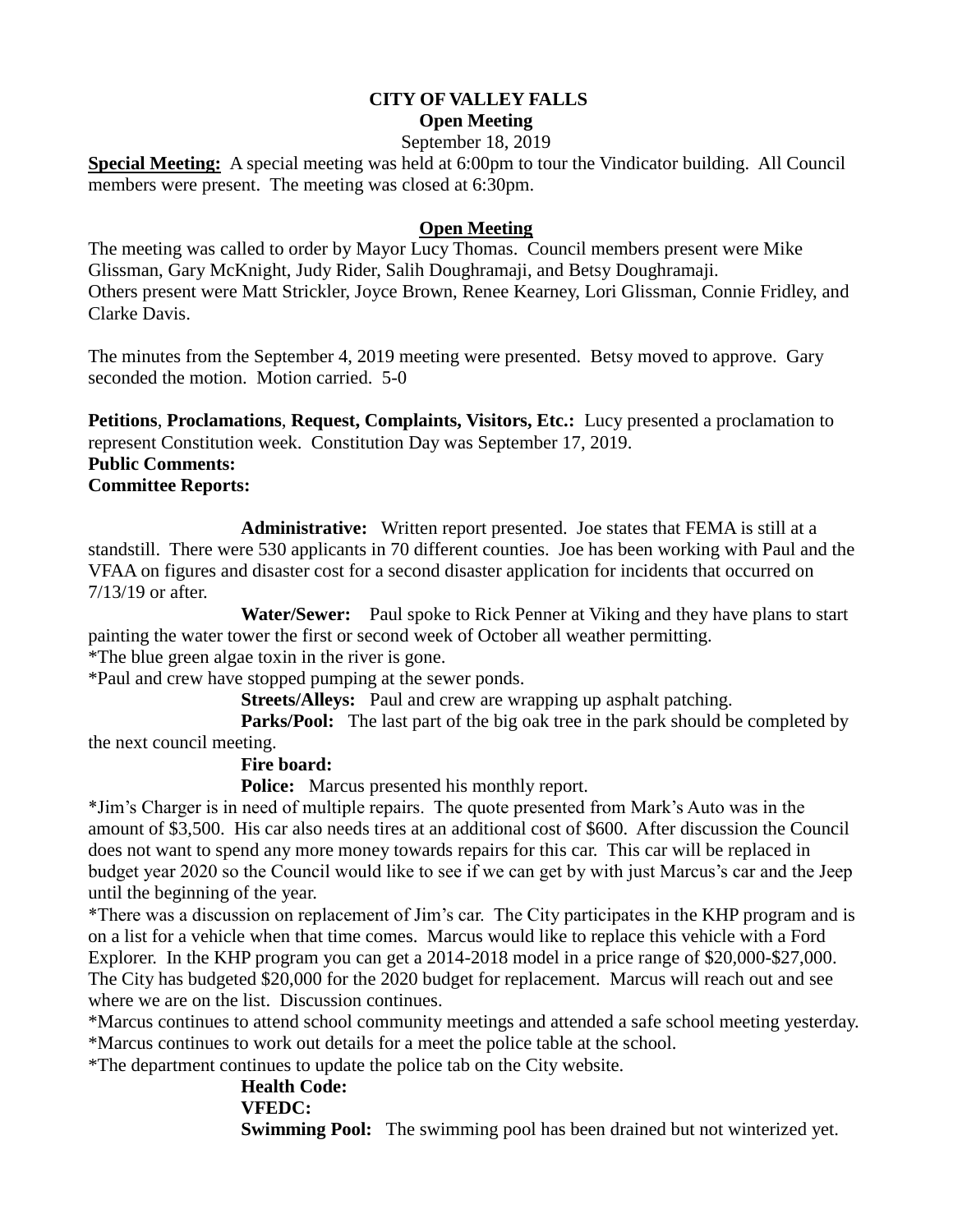**Old Business: Governmental Assistance Services/CDBG/LMI Survey:** Topic moved to pending items on the agenda.

**New Business: Community Foundation Request:** Lori Glissman and Renee Kearney were here to discuss an upcoming fundraiser that the Community Trust would like to have. The event will be a porch crawl on Saturday October 12<sup>th</sup> from 4:00-7:00 that will include 9 residents and 2 businesses. Each porch will have a different theme and will be serving their choice of snack and drink. This is an adult event due to some porches having alcohol. The ending location will be the City Park and will include some live music. This brought up the discussion of consumption/sales of alcohol on public City property. Staff advised that as currently written City Ordinances are in place and do not allow for alcohol to be consumed in public places. Staff advised that the existing Ordinance will need to be changed to allow for the proposed event to take place. There was a discussion of having The Elevator sell but this would require a temporary permit from the state for that specific address. Their current license only allows for sales at the bar location. The Foundation would have to apply for a temporary state license for a beer garden but not sure if time will allow for this before the event. The question was asked if the participants bring their own alcohol and not have a beer garden. There still are Ordinances that don't allow and Joe would like to check with the insurance agent on insurance coverage and the impact it could have on liability and premium cost.

**City Facebook:** A City Facebook page was discussed. The idea is to have it for information purposes only and not allow for public comments. Salih moves to approve the Facebook page and for April and Joe to be the administrators of the page. Gary seconds the motion. Motion carried 5-0.

**Abatement of Nuisances CODE**: There has not been a fee schedule set for abatement of nuisances when we get to this step in the CODE process. For the most part this will be for when we need to mow a property that is out of compliance. Curtis Wheeler the hearing officer can provide a notice of abatement. After discussion, Gary moves to place an administrative fee of \$150 and to include fuel cost and the hourly rate of the employee completing the work. Mike seconds the motion. Motion carried 5-0.

**VF Community Survey:** A draft of a community survey was presented to the Council for review. This will be a tool used that will go along with some of the upcoming strategic planning. Joe would like to open this up not only within city limits but to the entire school district. The idea is one survey per person. Joe also would like the Council to think of incentive ideas so that we can promote participation for the survey.

**Photography Services:** A draft of the scope of services for a City photography contract was presented. The idea would be to obtain professional head shots of staff and Council members and any other City property wanting to be displayed on the City website. After discussion the RFP will be opened up to the entire county.

**Addition: City Attorney:** Lucy had a discussion with Rick Johnson. He has no interest in attending monthly meetings and just would like to continue to represent the City for monthly municipal court. Lucy states that you can separate duties out to different representatives and that you are not held to one specific individual. Lucy would like the Council to start thinking about what they would prefer for upcoming City appointments. There is an election this November and the annual appointments will be in January 2020.